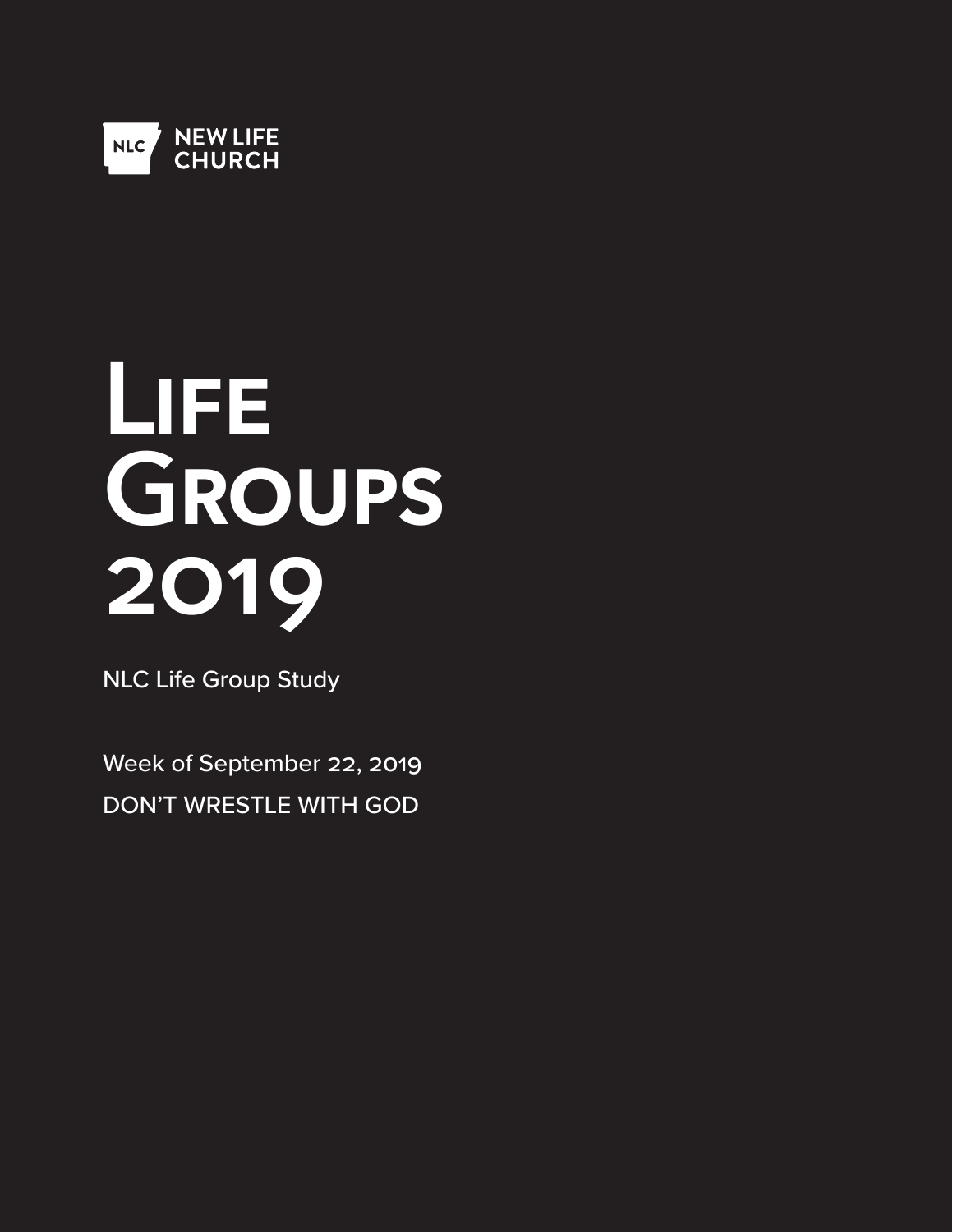# Life Group Schedule

# **30 Min** Eat, Meet & Greet

**15 MIN** Ice Breaker: **Name That Person.** Divide into two teams. Give each person a blank card and ask each person to write five little known facts about themselves on their card. Include all leaders in this game too. Ex: I have a pet iguana, I was born in Iceland, my favorite food is Spam, my grandmother is called Doris and my favorite color is red. Collect the cards into two team piles. Draw one card from the opposing team pile. Each team tries to name the person in as few clues as possible. Five points if they get it on the first clue, then 4, 3, 2, 1, 0. The team with the most points wins. (Note: if you select the most obscure facts first, it will increase the level of competition and general head scratching!)

**NOTE:** Feel free to use as much or as little of the following study in whatever way flows most naturally for your group. If you lead a small group, you may choose to stay together and go straight through the study. If your group is larger—like a House Party or a City Group—you may want a leader to take the group through the main points, then save the questions for small group breakouts. How you use the study is always up to your discretion as a leader.

# **Transition:** As you're gathering, spend some time in **Worship & Prayer**.

# **45 Min | DON't wrestle with go**

#### Opening Prayer

- Today we review the story of Jacob the deceiver, who hit a wall in his relationship with God and ended up having an unusual wrestling match when the Lord met him at Peniel. He had messed up every relationship he had ever had, he was exhausted from trying to change under his own power, and he was forced to get to the end of himself. And as he wrestled with God, God changed his name, God changed his character, and God even changed the way he walked!
- When Jacob got real with God and was honest about who he was and what he was dealing with, God blessed him. God changed his name, and God changed his character—he was no longer Jacob the deceiver, but Israel. He was an overcomer because he refused to give up. God gave Jacob a limp that day that he had for the rest of his life, to remind him of that amazing day—the day God turned his life around.

# **Ancient Lessons to Learn from Jacob**

# 1. Understand who is in control.

Like Jacob, sometimes where God wants us is in the middle of a crisis, because He often does his best work when there's nowhere else to turn. And in the middle of that crisis, we have to remember that God is really, really good!

# **Read Genesis 32:24–26**

- This shows how Jacob was struggling, terrified to meet his brother, Esau. The last time he had seen his brother, he ran for his life, because he had deceived Esau, making Esau furious. So Jacob tried to control the situation by sending his family ahead to meet Esau.
- **Q1.** Have you ever been in a wrestling match with God, maybe a situation that caused you to be uncomfortable—even in pain—and ultimately caused change inside of you? Is there something you are wrestling with Him about right now?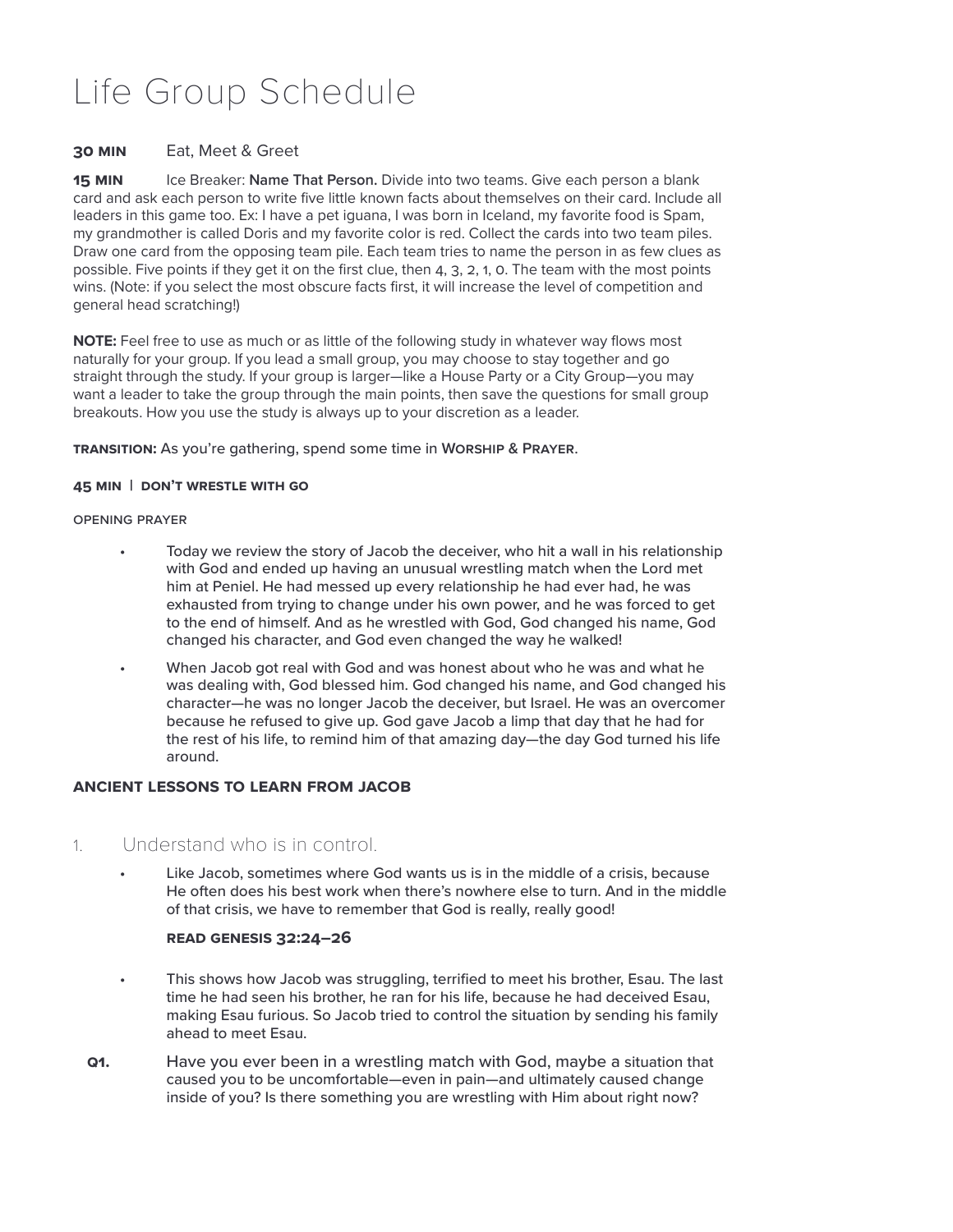# 2. Understand the blessing of commitment.

- Jacob realized this was a battle with God and God was going to win, but realized he would not succeed unless God blessed him.
- God loves to find out that you really mean business with him, which is why he doesn't solve every problem immediately. Many people miss God's best in life because they give up too soon. But if you give up, you miss the blessing. Are you in a crisis right now? Hang in there. Don't give up, don't run from it, and don't try to escape. Instead, stick with it.

**GALATIANS 6:9** "Let us not become weary in doing good for at the proper time we will reap a harvest if we do not give up."

**Q2.** Discuss whether you feel blessed by God or not and what does that looks or feels like to you.

# **Let's step back for a minute to God's original intent for mankind.**

# **Read Genesis 1:26–28**

- In Genesis 1, God is basically telling Adam, "Hey, man! I've made all this for you! I want you to walk with Me in the Garden, and I'll show you all you need to know about how to manage planet Earth! But mostly, I just want to hang out with you, because I love you."
- In the context of Genesis 1, it becomes clear that God created Adam as an extension of his own love. He created Adam, which means "man," to represent him as earth's manager. He put Adam in charge. Adam wasn't God, but he represented God, operating under God's authority on earth.
- **Q3.** What similarity do you see between the responsibility God gave Adam and the responsibility He has given you?
	- Fairly early in the story, we learn that Adam and Eve messed this up, changing everything! They went from no regrets, no guilt, and no shame to totally losing their innocence, their confidence, and their relationship with God.
	- Without a mediator, they ran to hide (see Genesis 3:7-8)
		- **1 Tim 2:5** "For there is one God and one mediator between God and mankind, the man Christ Jesus."
	- "Mediator" means one who intervenes between two who have separated, for the purpose of restoring friendship and peace.

# **Read Hebrews 4:14-16**

**Q4.** Do you feel you can boldly approach God with confidence, or do you sometimes feel afraid to approach Him?

# **Read Galatians 5:22–23**

- **Q5.** Is your understanding of who you are consistent with the character and nature of the Holy Spirit who lives inside of you?
- **Q6.** Have you ever been in a no-win situation, maybe even thinking, "What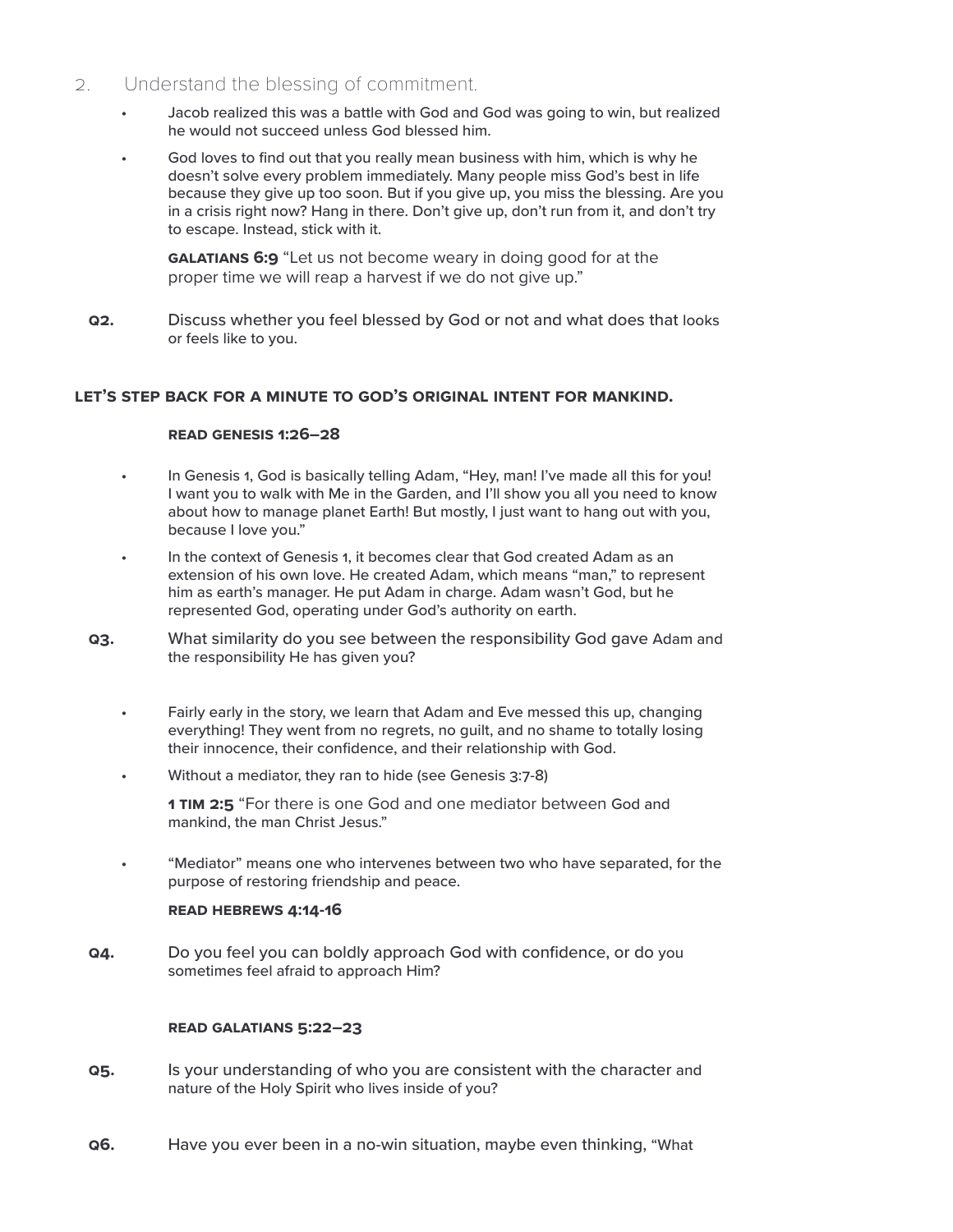good can come out of this?"

- God loves you just the way you are, but He loves you far too much to let you stay that way.
	- › God allows a crisis in our life to get our attention, to help us grow into the person you were meant to be.
	- Why? Because we rarely change until the pain we feel exceeds our fear of change.
- Sometimes success causes us to think we are in control, but either you are in control or He is.
- Our biggest struggle in life is not against the economy, the government, our neighbor, our in-laws, or our employer. Our biggest struggle is with Lordship.
- 3. Understand the power of an honest confession.

**GENESIS 32:27** "The man asked him [Jacob] 'What is your name?' 'Jacob,' he answered."

- God is asking Jacob his name not because God needed to know, but because Jacob needed to own who he was. The name "Jacob" meant "deceiver, manipulator, liar." In ancient cultures you were always named for your character: Tall, Short, Brave, Lazy, Honest.
- **Q7.** If you were named for your most prominent character trait, what would your name be?
	- In this phase, we face the fact that we're the problem. We admit, "I am the problem with my life."
	- At some point you must admit your contribution; you can't blame others for your problem. It's not "Sorry I've been caught," but "God, here is my weakness; work on me." Until you get this there is no major change in life.

**2 COR 7:10** "Godly sorrow brings repentance that leads to salvation and leaves no regret, but worldly sorrow brings death."

- **Q8.** What was God changing about Jacob's character that caused a name change?
- 4. One encounter with God will change your walk forever.

# **Read Genesis 32:28–32**

- The name "Israel" in Genesis 32:28 means "God prevails" or "prince of God."
- **Q9.** Why did God dislocate Jacob's hip? Why did Jacob walk with a limp?
	- As Jacob got real with God, admitted who he was, and pursued God with everything he had, God changed his identity and blessed him.
	- Jacob wasn't the only one in the Bible to get a divine name change. God often changed people's names—from Abram to Abraham, from Sarai to Sarah, from Simon to Peter, from Saul to Paul. He loves to show his children who they really are—not who they've been or who they think they are.